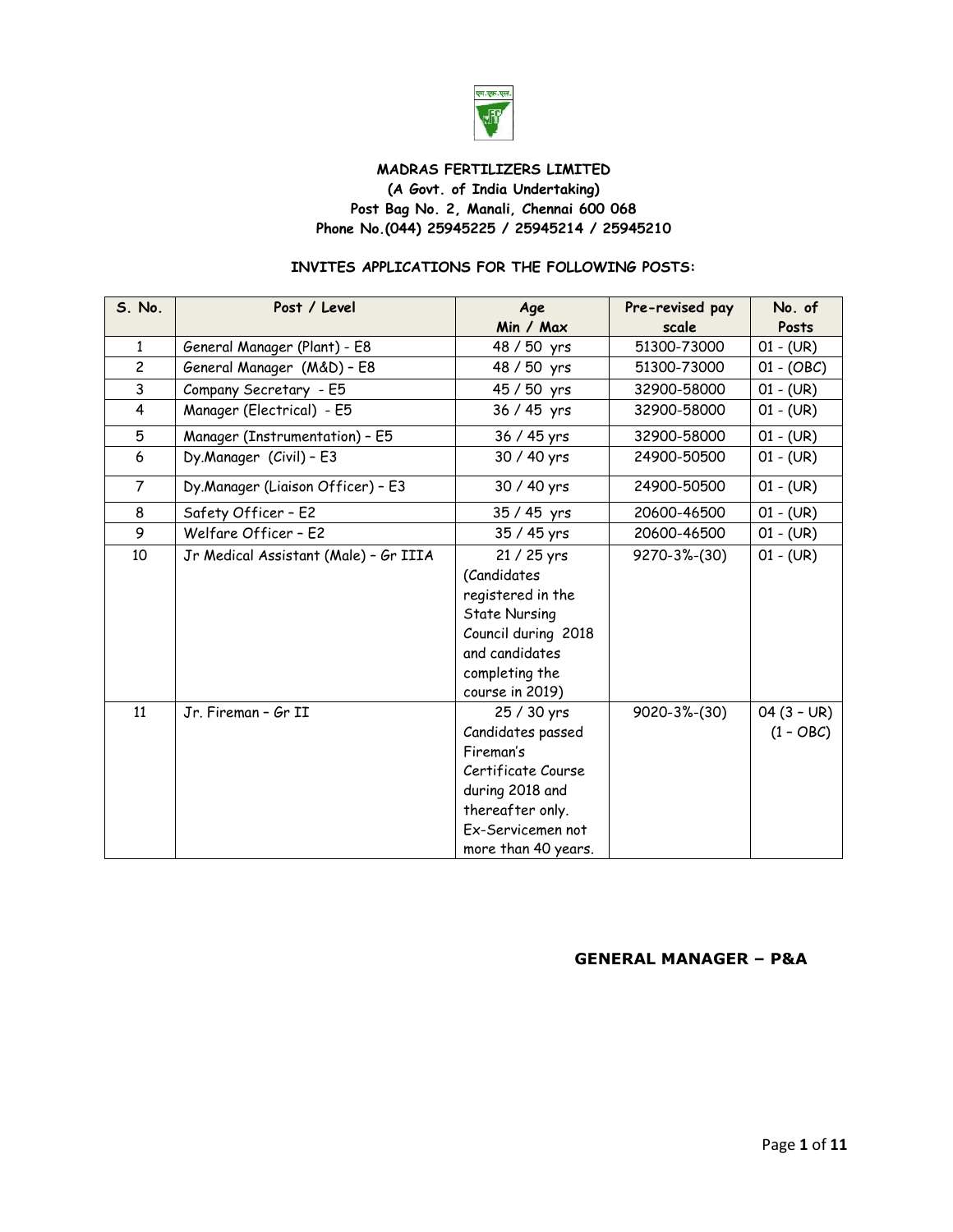

# **MADRAS FERTILIZERS LIMITED (A Govt. of India Undertaking) Post Bag No. 2, Manali, Chennai 600 068**

Madras Fertilizers Limited, (MFL), a leading Public Sector Undertaking engaged in manufacturing & Marketing of Chemical Fertilizers, Bio Fertilizers, Agrochemicals & Organic Manures is looking for energetic and result-oriented talented persons for the following posts:

# **A. DISCIPLINE, NAME OF THE POST, NO. OF POSTS, EDUCATIONAL QUALIFICATION, EXPERIENCE, JOB REQUIREMENT**

| SI.            | Post / Level/     | Grade          | No. of | <b>Educational</b>    | Post qualification Experience     |
|----------------|-------------------|----------------|--------|-----------------------|-----------------------------------|
| No.            | Pre-revised scale |                | Posts  | Qualifications        |                                   |
| $\mathbf{1}$   | General Manager   | E <sub>8</sub> | 01     | a. First class degree | Minimum 25 Years' experience in   |
|                | (Plant)           |                | (UR)   | in Chemical           | Chemical Process Industries with  |
|                |                   |                |        | Engineering           | 2 years in the immediate lower    |
|                | Age: 48-50 years  |                |        |                       | position in the pay scale (E7-    |
|                |                   |                |        |                       | IDA 2007))i.e., Rs.43200-66000    |
|                | Pay Scale:        |                |        |                       | applicable to Public Sector       |
|                | 51300-73000       |                |        |                       | Employee.                         |
|                |                   |                |        |                       | (OR)                              |
|                |                   |                |        |                       | Equivalent (For those working in  |
|                |                   |                |        |                       | Private Companies of turnover     |
|                |                   |                |        |                       | not less than 1500 Crores) with   |
|                |                   |                |        |                       | minimum pay of Rs.90,000/- i.e.,  |
|                |                   |                |        |                       | Basic Pay + DA.                   |
| $\overline{c}$ | General Manager   | E <sub>8</sub> | 01     | a. First Class        | 25 Years' experience in the field |
|                | (Marketing &      |                | (OBC)  | degree in             | of Marketing preferably           |
|                | Distribution)     |                |        | Agriculture.          | Agriculture / Agri-related        |
|                |                   |                |        |                       | products with 2 years' in the     |
|                | Age: 48-50 years  |                |        | b. MBA degree in      | immediate lower position in the   |
|                |                   |                |        | Marketing (Full       | pay scale (E7 - IDA 2007) i.e.,   |
|                | Pay Scale:        |                |        | Time)                 | Rs.43200-66000 for Public         |
|                | 51300-73000       |                |        |                       | Sector Employee.                  |
|                |                   |                |        |                       | (OR)                              |
|                |                   |                |        |                       | Equivalent (For those working in  |
|                |                   |                |        |                       | Private Companies of turnover     |
|                |                   |                |        |                       | not less than 1500 Crores) with   |
|                |                   |                |        |                       | pay of minimum Rs.90,000/- i.e.,  |
|                |                   |                |        |                       | Basic Pay + DA.                   |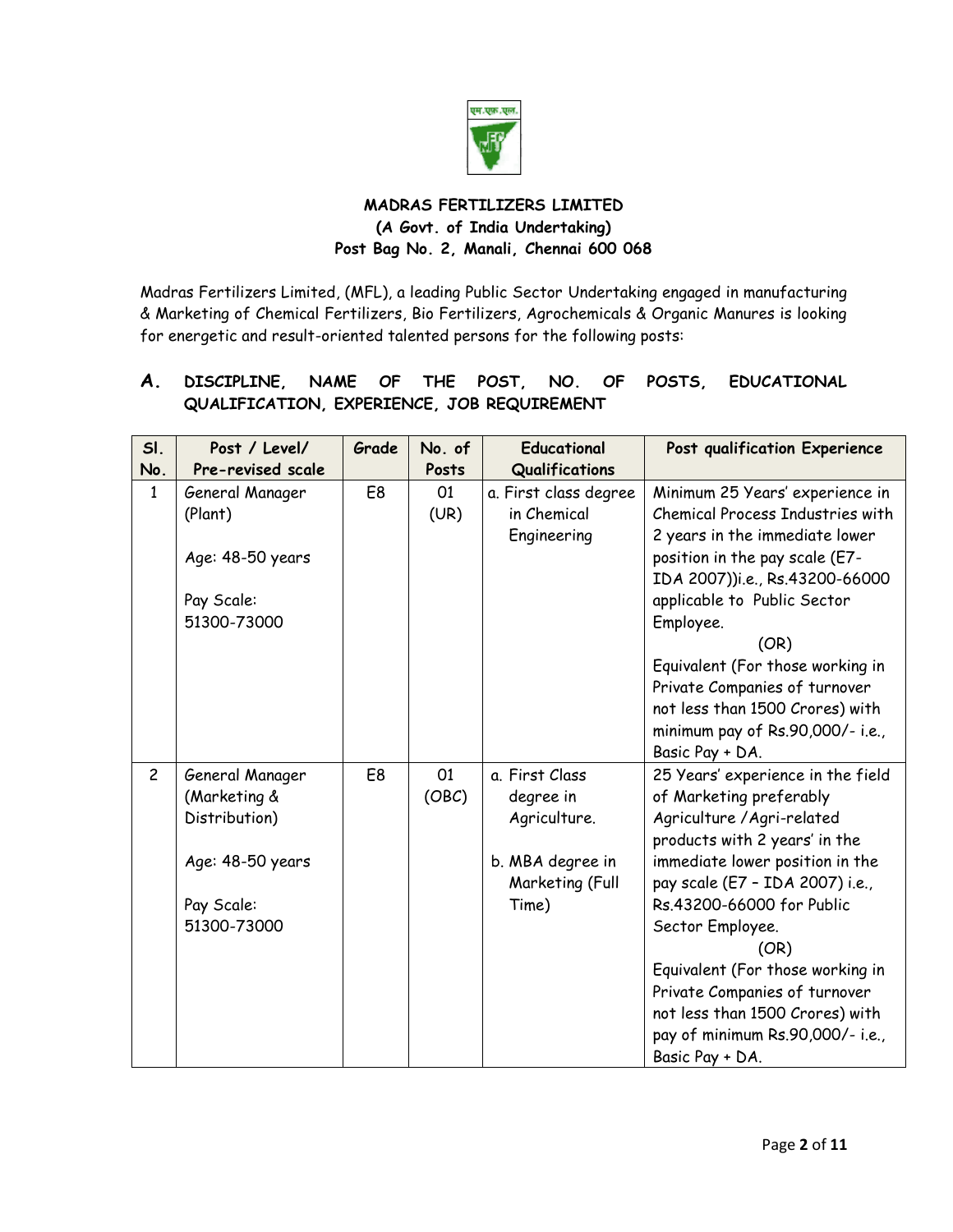| SI.                     | Post                                                                          | Grade | No. of     | <b>Educational</b>                                                                                                                                                                                                   | Post qualification Experience                                                                                                                                                                                                                                                                                                                                                                                                                         |
|-------------------------|-------------------------------------------------------------------------------|-------|------------|----------------------------------------------------------------------------------------------------------------------------------------------------------------------------------------------------------------------|-------------------------------------------------------------------------------------------------------------------------------------------------------------------------------------------------------------------------------------------------------------------------------------------------------------------------------------------------------------------------------------------------------------------------------------------------------|
| No.                     |                                                                               |       | Posts      | Qualifications                                                                                                                                                                                                       |                                                                                                                                                                                                                                                                                                                                                                                                                                                       |
| $\mathbf{3}$            | Company Secretary<br>Age: 45-50 years<br>Pay Scale:<br>32900-58000            | $E-5$ | 01<br>(UR) | Member of the<br>Institute of<br>Company<br>Secretaries of<br>India.                                                                                                                                                 | Officers should have total 15<br>years' experience with a post<br>qualification experience of five<br>years in Company Secretarial<br>functions. Experience in<br>Financial Management, Accounts,<br>Audit, Cost & Budgetary<br>Control, Working capital<br>management, etc. is preferable.<br>Should be well versed in<br>computerised environment.<br>Those having experience in<br>Fertilizer / Process Industries<br>will have an added advantage |
| $\overline{\mathbf{4}}$ | Manager (Electrical)<br>Age: 36-45 years<br>Pay Scale:<br>32900-58000         | $E-5$ | 01<br>(UR) | First Class BE /<br>B. Tech Degree in<br>Electrical<br>Engineering /<br>Electrical &<br>Electronics<br>Engineering.                                                                                                  | Post-qualification experience of<br>15 Years in Process Industries<br>for 110/11 KV System, 11 KV<br>Diesel Generator, UPS, LT<br>Motors, HT 11 KV & 3.3 KV<br>Motors, Station Batteries etc.<br>with 2 years in the immediate<br>lower position in the pay scale<br>(E4- IDA 2007))i.e., Rs.29100-<br>54500 applicable to Public<br>Sector Employee. Knowledge in<br>tendering process is preferable.                                                |
| 5                       | Manager<br>(Instrumentation)<br>Age: 36-45 years<br>Pay Scale:<br>32900-58000 | $E-5$ | 01<br>(UR) | First Class B.E. /<br>B.Tech Degree in<br>Instrumentation<br>Engineering /<br>Electronics &<br>Instrumentation<br>Instrumentation<br>& Control /<br>Electronics &<br>Communication /<br>Electrical &<br>Electronics. | Post-qualification experience of<br>15 Years' experience in Process<br>Industry for Field and Panel<br>Instrument, Analytical<br>Instruments, DCS, PLC, FSC<br>System (Honeywell / Yokogawa),<br>with 2 years in the immediate<br>lower position in the pay scale<br>(E4- IDA 2007))i.e., Rs.29100-<br>54500 applicable to Public<br>Sector Employee. Knowledge in<br>tendering process is preferable.                                                |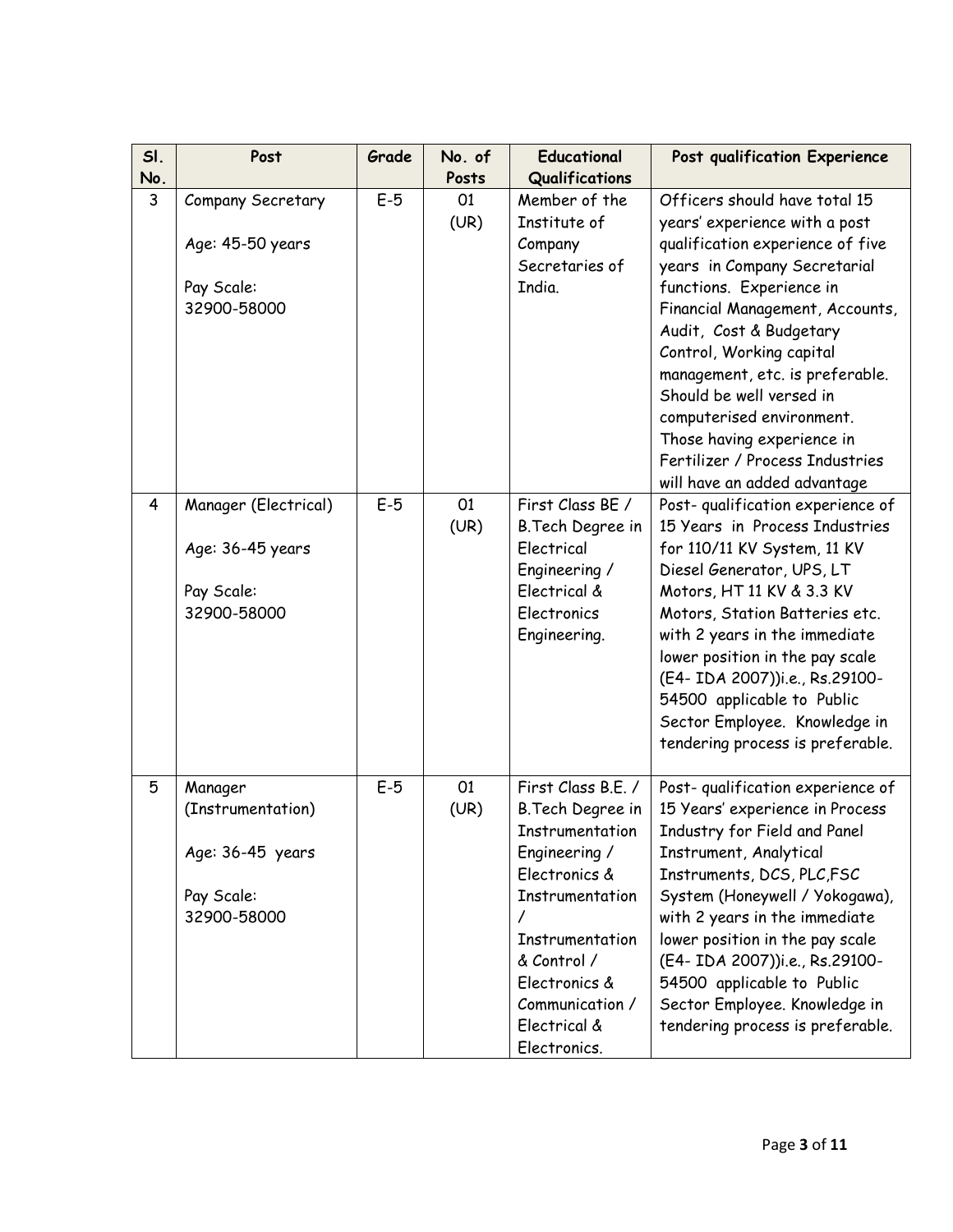| 6              | Dy.Manager<br>(Civil)<br>Age: 30-40 years<br>Pay Scale:<br>24900-50500           | $E-3$ | 01<br>(UR) | First Class B.E/<br>B.Tech Degree in<br>Civil.                                                                                                                                                                             | Post-qualification experience of<br>9 years in Industrial Building<br>Construction, Maintenance,<br>scaffolding etc. Knowledge in<br>Tendering Process is<br>preferable.                                                                                   |
|----------------|----------------------------------------------------------------------------------|-------|------------|----------------------------------------------------------------------------------------------------------------------------------------------------------------------------------------------------------------------------|------------------------------------------------------------------------------------------------------------------------------------------------------------------------------------------------------------------------------------------------------------|
| $\overline{7}$ | Dy.Manager<br>(Liaison Officer)<br>Age: 30-40 years<br>Pay Scale:<br>24900-50500 | $E-3$ | 01<br>(UR) | First Class PG<br>Degree in<br>Personnel<br>Management or<br>Public<br>Administration<br>with MBA (Full<br>Time).                                                                                                          | years' experience in liaison<br>9<br>with<br>Government<br>activities<br>Depts. / Private Companies of<br>turnover not less than 1500<br>Crores, with sound knowledge<br>of Hindi and English. Exposure<br>Fertilizer field will<br>of<br>be<br>preferred. |
| 8              | Safety Officer<br>Age: 35-45 years<br>Pay Scale:<br>20600 - 46500                | $E-2$ | 01<br>(UR) | First class degree<br>in any branch of<br>Engineering or<br>Technology with<br>diploma in<br>Industrial Safety<br>recognized by<br>Govt. of India &<br>Govt. of<br>Tamilnadu.                                              | Must have 5 years' experience<br>as Safety Officer in a reputed<br>factory.                                                                                                                                                                                |
| 9              | Welfare Officer<br>Age: 35-45 years<br>Pay Scale:<br>20600 - 46500               | $E-2$ | 01<br>(UR) | First Class<br>degree in Master<br>of Labour<br>Management or<br>Post Graduate<br>degree in Social<br>Work or Social<br>Welfare<br>recognized by<br>Govt. of India /<br>approved by<br>Government<br>Regulatory<br>Bodies. | Minimum of 5 years' experience<br>as Welfare Officer in any<br>reputed factory.                                                                                                                                                                            |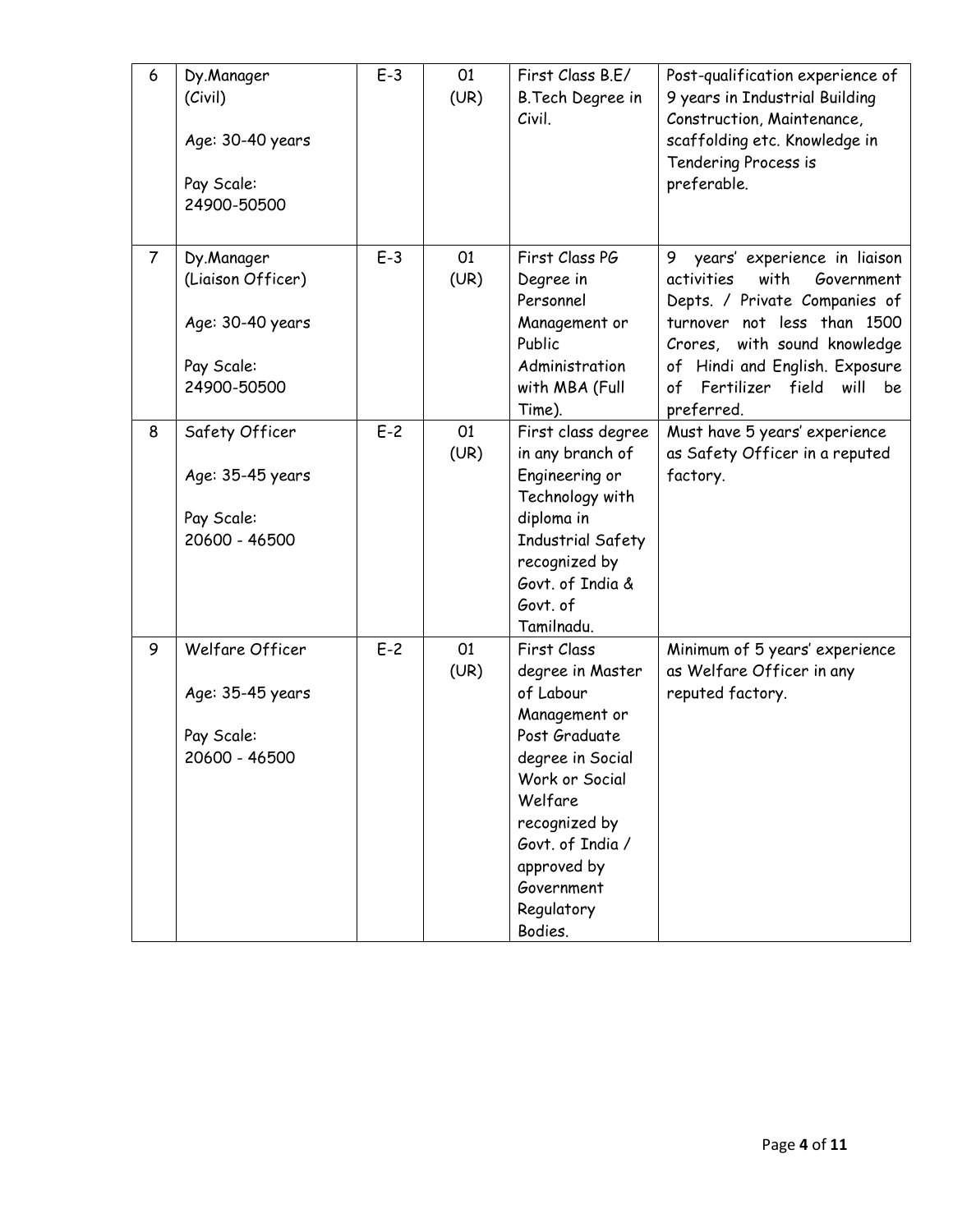| 10 | Jr Medical Assistant<br>(Male)<br>Age: 21 - 25 years<br>Pay Scale:<br>9270-3%-(30) | III-A | 01                              | Diploma in Nursing. Must<br>have their names<br>registered in the State<br>Nursing Council.                                                                                                                                                                                                                                                                                                 | Candidates<br>registered<br>in the State Nursing<br>Council during 2018 and<br>candidates completing<br>the course in 2019.                                                                                                                                                                                                                                                                                                                            |
|----|------------------------------------------------------------------------------------|-------|---------------------------------|---------------------------------------------------------------------------------------------------------------------------------------------------------------------------------------------------------------------------------------------------------------------------------------------------------------------------------------------------------------------------------------------|--------------------------------------------------------------------------------------------------------------------------------------------------------------------------------------------------------------------------------------------------------------------------------------------------------------------------------------------------------------------------------------------------------------------------------------------------------|
| 11 | Jr. Fireman<br>Age: 25 - 30 years<br>Pay Scale:<br>9020-3%-(30)                    | II    | 04<br>$(3 - UR)$<br>$(1 - OBC)$ | SSLC. Must have<br>completed Fireman's<br>Certificate Course from<br>NFSC, Nagpur / State /<br><b>Central Government Fire</b><br>Service Institute. The<br>duration of the course<br>shall not be less than Six<br>Months.<br>(OR)<br>Ex-Servicemen who<br>undergone training in<br>Basic Fire Fighting and<br>Operation of Fire<br>Tenders with a<br>Certificate from Defence<br>Services. | Candidates passed<br>Fireman's Certificate<br>Course during 2018 and<br>thereafter only. In case<br>of Ex-servicemen, age<br>shall not be more than<br>40 years.<br>Must possess valid HMV<br>Licence.<br>Physical Standard: Must<br>be physically fit and<br>capable of performing<br>strenuous duties Height<br>without shoes shall be<br>minimum of 165 cms and<br>shall<br>be 6/6<br>vision<br>without lid and shall not<br>have colour blindness. |

## **B. PLACE OF POSTING**

It will be Chennai for all the above posts except for Liaison Officer which will be at Delhi, but they will be required to work anywhere in India.

### **C. METHOD OF SELECTION**

For Posts (Jr. Medical Assistants & Jr.Fireman) written test will be conducted. In case of Fireman, skill test will have to be undertaken. For all other Posts, interview will be conducted.

### **D. GENERAL CONDITIONS**

- 1. Reservation and relaxation will be followed as per Government directives.
- 2. The OBC candidates who belong to "Creamy Layer" are not entitled for concession admissible to OBC Category and such candidates have to indicate their category as General / UR. The OBC (Non-Creamy Layer) candidates are required to submit requisite certificate in the format prescribed by Government of India and from a Competent Authority issued in the current year. Further, OBC (Non-Creamy Layer)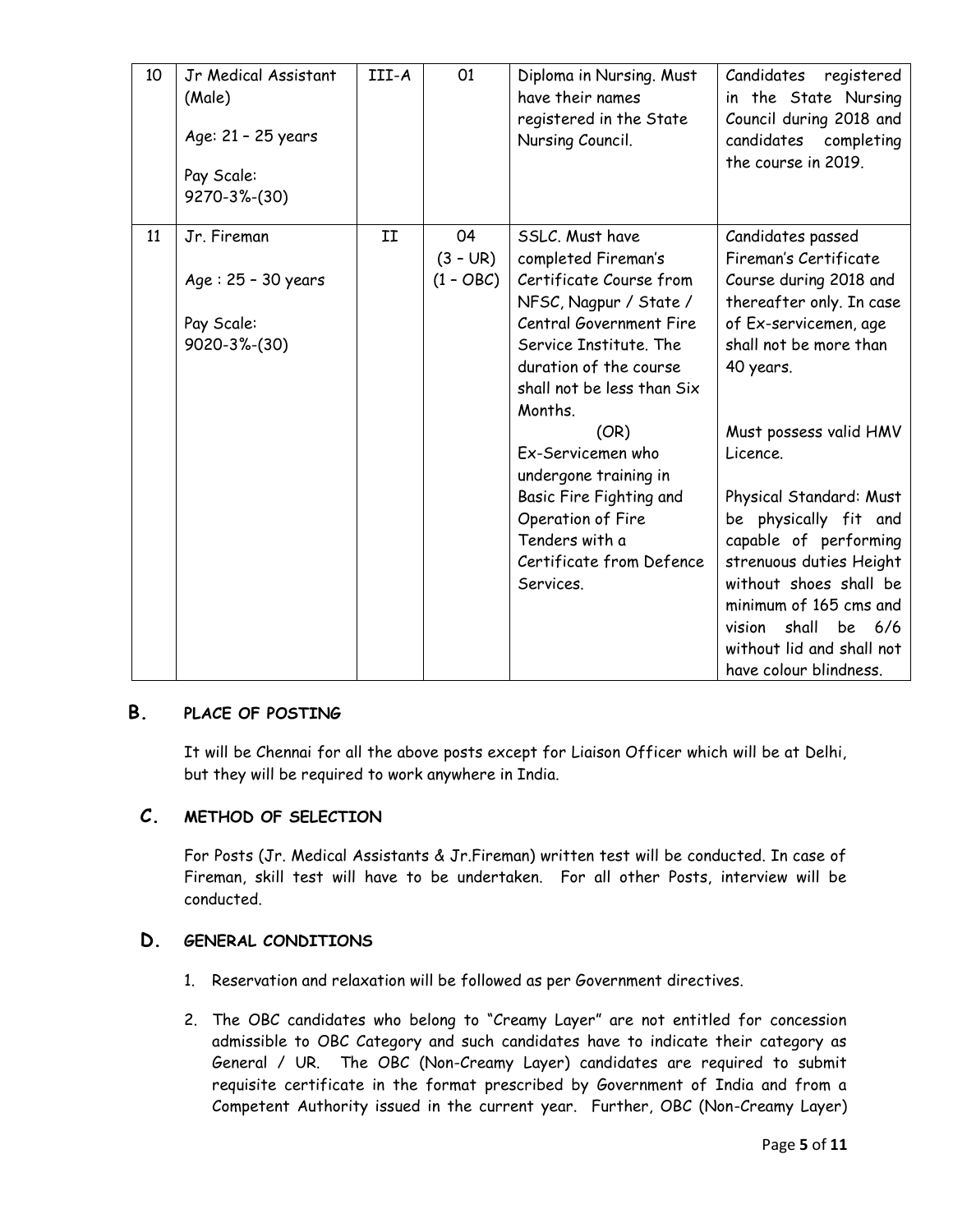Candidates will have to give a self-undertaking that they belong to OBC (Non-Creamy Layer) category also at the time of interview.

- 3. Persons with Disabilities are required to furnish Medical Certificate in relation to their disability from Medical Board of an approved Government Hospital.
- 4. Category (SC / ST / OBC / EWS / PWD) once filled in the application form will not be changed and no benefit of other category will be admissible later on. The reserved category candidates are required to submit requisite certificate in the attached format prescribed by Government of India / State Government and issued by the Competent Authority.
- 5. If the SC / ST / OBC / EWS / Disability Certificate have been issued in a language other than English / Hindi, the candidates will be required to submit a self-certified translated copy of the same either in English or Hindi.
- 6. Only Indian Nationals should apply.
- 7. All qualifications should be recognized by Indian University / Institute recognized by AICTE / UGC / Nursing Council of India / appropriate statutory authority of Government of India.
- 8. Candidates from PSE / Government / Quasi Government should forward their Application through Proper Channel or should produce No Objection Certificate at the time of Interview.
- 9. Depending on response and requirement, the Management reserves the right to raise / relax the eligibility conditions.
- 10. Candidates are informed that mere submission of application shall not give them any right to be called for Written Test / Interview / Selection and MFL reserves the right not to fill up any or all the posts notified at its discretion and vacancies may also be increased / decreased purely depending upon organisational requirements.
- 11. Outstations Candidates called for attending the Personal Interview are eligible for reimbursement of return rail fare (For Grade E8, II AC and it will be Second Class Sleeper for others) limiting to their travel from the Communication address to the Interview venue by the shortest route, subject to production of original ticket / copy of e-Tickets and NOC for those candidates working in PSE / Govt. / Quasi Govt. organisations.
- 12. The appointment of selected candidates will be subject to being found Medically Fit, as per the prescribed health standards of the Company and they will be required to undergo medical examination by the Industrial Medical Officer of the Company, prior to being appointed after due selection.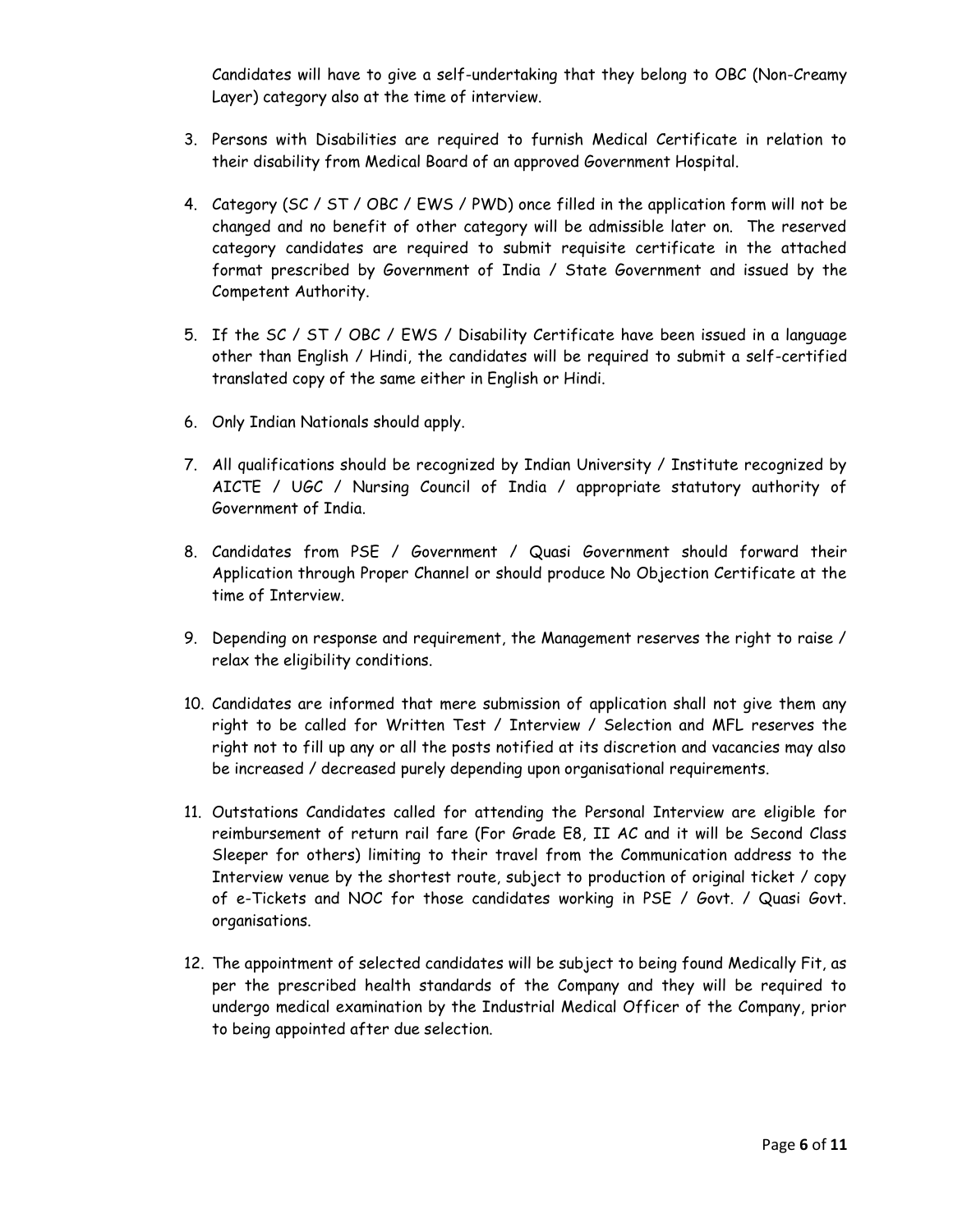- 13. The candidates will be called for written test / interview based on Self-Certified information along with copies of testimonials furnished by them. They should produce the original documents, in support of their meeting eligibility conditions, at the time of written test / interview failing which such candidates will not be permitted to appear for the interview and Travelling Allowance will not be reimbursed.
- 14. Candidature of an applicant is liable to be rejected and the candidate's employment will be terminated at any stage of recruitment process or after recruitment or on joining, if any information provided by the candidate is false or is not found to be in conformity with eligibility criteria mentioned in the advertisement.
- 15. The applications may also be liable to be rejected if the same is found to be not in the prescribed format or received without application fee (as applicable) / copy of necessary documents / proof to clearly establish his / her eligibility or Community Certificate or received after the due date.
- 16. The decision of MFL about the mode of selection, number of Posts, eligibility condition, shortlisting of candidates for written test / interview etc., shall be final and binding. No correspondence will be entertained in this regard. Any canvassing directly or indirectly by the applicant will disqualify his / her candidature.
- 17. Mere fulfilling the minimum requirement of qualification and experience will not vest any right on the candidates to be called for the written test / interview. MFL reserves the right to shortlist the candidates based on the nature of past relevant experience acquired post prescribed qualification.
- 18. Qualification prescribed for the advertised posts should have been obtained by passing the required qualification in the order of studies i.e., 10 + 2 or 11 + 1 pattern.

### E. **HOW TO APPLY**

- Apply through online and follow the Instructions. **[CLICK HERE](https://madflizer.online-ap1.com/)**
- $\triangleright$  Remit Application fee (once remitted will not be refunded). Application processing fee (Rs.1000 for GMs & Rs. 250 for Jr.Medical Assistants & Jr. Fireman and Rs. 500 for other posts) except from SC/ST applicants and persons with disability and Exserviceman as per DOPT norms.
- $\triangleright$  Application is to be submitted online from April 17, 2019 to May 20, 2019 (upto17.00 hrs.)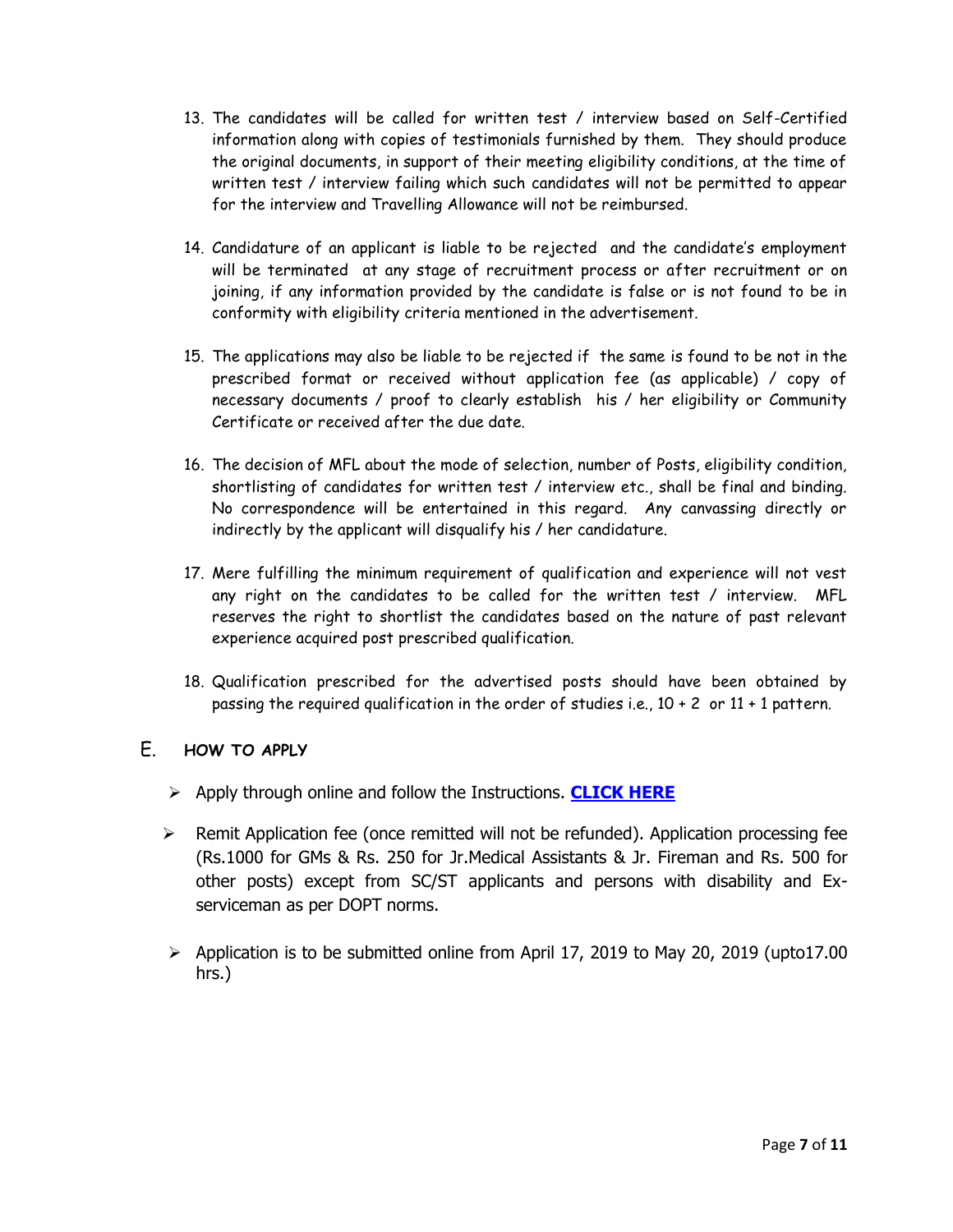$\triangleright$  Printed copy of the application along with self-attested copies of following documents / certificates should be sent on or before May 22, 2019 by Speed Post / Registered Post / Courier, clearly writing on the top Left Corner of the Envelope, "Application for the post of \_\_\_\_\_\_\_\_\_\_\_\_ Post Code \_\_\_\_\_" addressed to

> **General Manager (Personnel & Administration), Madras Fertilizers Limited, Manali, Chennai 600 068**

# **F. ATTACHMENTS**

- 1. Self-attested photocopies of the following Documents / Certificates are to be enclosed.
	- a. Age proof
	- b. Qualification (Provisional / Degree Certificates and Consolidated / Semester-wise mark Statements, in support of Qualification)
	- c. Experience Certificates, from the present / previous employer(s)
	- d. Disability Certificate
	- e. Discharge Certificate for Ex-Servicemen, if applicable.
	- f. Latest Pay Slip Copy, if applicable
	- g. Self-certified translated copy of the SC / ST / OBC / EWS /Disability Certificate

#### **Note:**

- 1. Please do not send any original certificates along with the Registration-Cum-Application Form. Original certificates are to be produced at the time of interview.
- 2. All correspondences with candidates shall be done through the registered e-mail only. All information regarding Selection Schedule, Interview Call Letters etc., shall be provided through e-mail, apart from uploading the same on MFL Website. Responsibility of receiving, downloading and printing of call letters / any other information shall be of the candidate. MFL will not be responsible for any loss of email sent, due to invalid / wrong email ID provided by the candidate or delivery of e-mail to spam / bulk mail folder or for delay / non-receipt of information if the candidate fails to access his / her mail / website in time.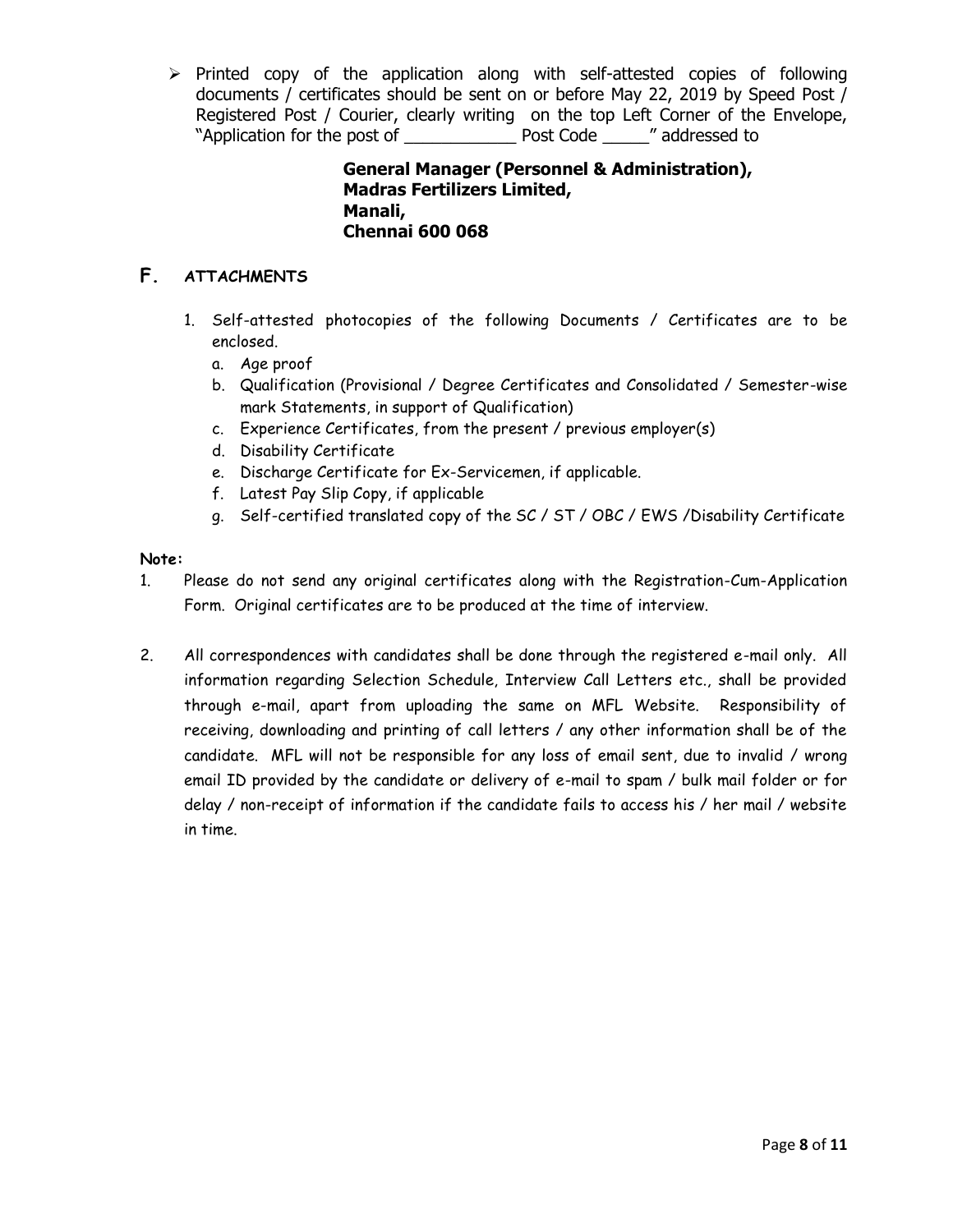## **FORM OF CERTIFICATE TO BE PRODUCED BY OTHER BACKWARD CLASSES' APPLYING FOR APPOINTMENT TO POSTS UNDER THE GOVERNMENT OF INDIA**

This is to certify that \_\_\_\_\_\_\_\_\_\_\_\_\_\_, son of \_\_\_\_\_\_\_\_\_\_\_\_, of village \_\_\_\_\_\_\_\_\_\_\_\_District / Division \_\_\_\_\_\_\_\_\_\_\_\_in the \_\_\_\_\_\_\_\_\_\_\_\_\_\_\_\_ State \_\_\_\_\_\_\_\_\_\_\_\_\_\_\_\_belongs to the \_\_\_\_\_\_\_\_\_\_\_\_\_\_\_ community, which is recognized as Backward Class under:

\* (i) Government of India, Ministry of Welfare, Resolution No. 12011/68/93-BCC(C), dated the 10<sup>th</sup> September, 1993, published in the Gazette of India, Extraordinary, Part-I, Section I, No. 186, dated the  $13<sup>th</sup>$  September, 1993.

\* (ii) Government of India, Ministry of Welfare, Resolution No. 12011/7/95-BCC, dated the 19<sup>th</sup> October, 1994, published in the Gazette of India, Extraordinary, Part-I, Section I, No. 163, dated the  $20^{th}$  October, 1994.

\* (iii) Government of India, Ministry of Welfare, Resolution No. 12011/68/93-BCC, dated the 24<sup>th</sup> May, 1995, published in the Gazette of India, Extraordinary, Part-I, Section I, No.88, dated the  $25^{th}$  May, 1995.

\* (iv) Government of India, Ministry of Welfare, Resolution No. 12011/44/93-BCC, dated the 10<sup>th</sup> September, 1993, published in the Gazette of India, Extraordinary, Part-I, Section I, No. 210, dated the  $11<sup>th</sup>$  December, 1993.

Shri \_\_\_\_\_\_\_\_\_\_\_\_\_\_\_\_\_\_\_\_\_\_ and/or his family ordinarily reside(s) in the \_\_\_\_\_\_\_\_\_\_\_ District / Division of the \_\_\_\_\_\_\_\_\_\_ State. This is also to certify that he / she does not belong to the persons / sections (Creamy Layer) mentioned in Column 3 of the Schedule to the Government of India, Department of Personnel & Training, O.M. No. 36012/22/93-Estt.(SCT), dated 8-9-1993.

> District Magistrate Deputy Commissioner, etc.

Dated :

**SEAL** 

**N.B.** 

- a)The term 'Ordinarily' used here will have the same meaning as in Section 20 of the Representation of the People's Act, 1950.
- b) The authorities competent to issue caste certificates are indicated below :-
	- (i) District Magistrate/Additional Magistrate/Collector/Dy Commissioner / Additional Dy Commissioner / Dy Collector / First Class Stipendiary Magistrate / Sub-Divisional Magistrate / Taluka Magistrate / Executive Magistrate / Extra Assistant Commissioner (not below the rank of First Class Stipendary Magistrate).
	- (ii) Chief Presidency Magistrate / Additional Chief Presidency Magistrate / Presidency Magistrate.
	- (iii) Revenue Officer not below the rank of Tahsildar; and
	- (iv) Sub-Divisional Officer of the area where the candidate and / or his family resides.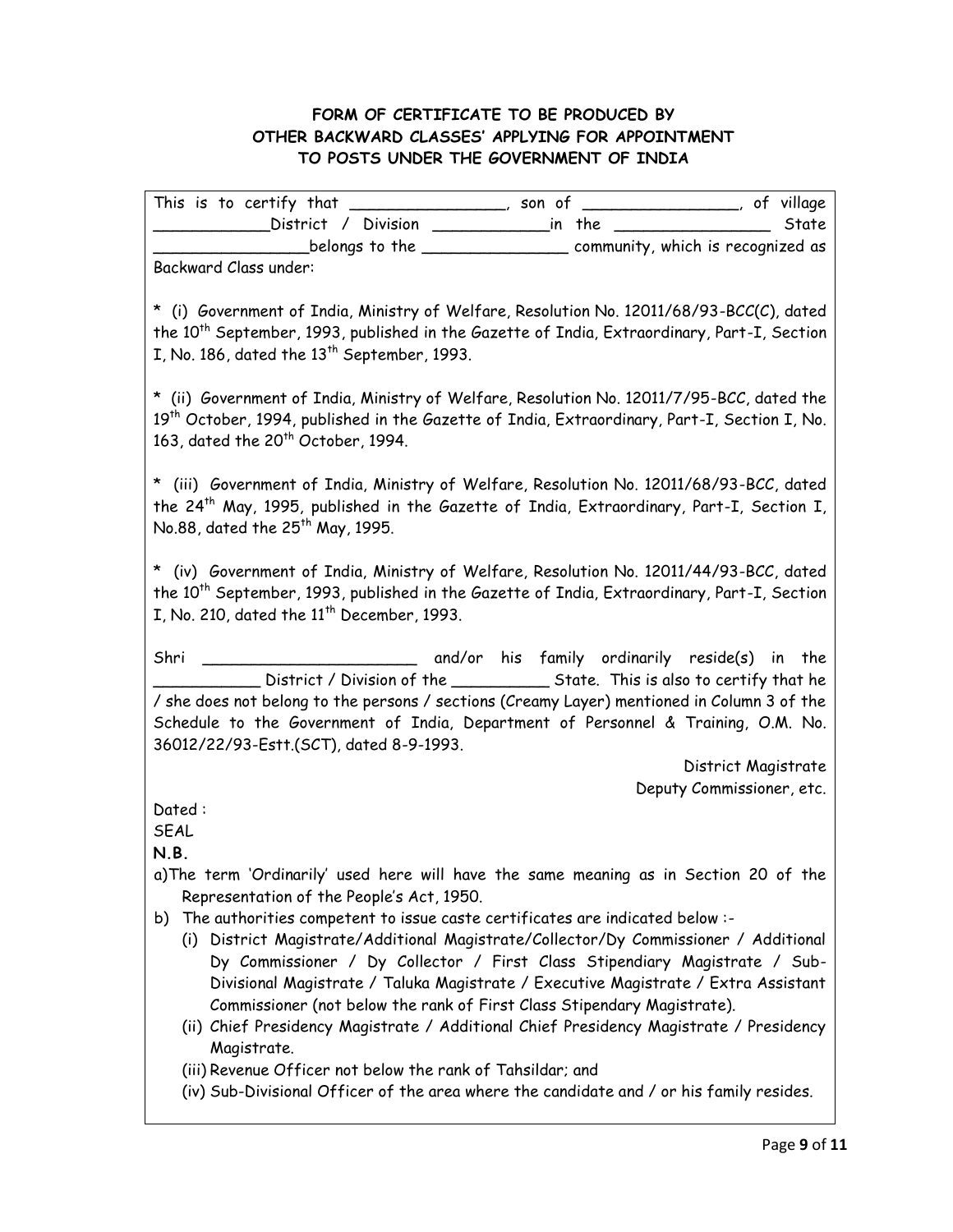### **Annexure-2**

**The format of the certificate to be produced by Scheduled Castes or Scheduled Tribes candidates applying for appointment to posts under the Government of India.**

This is to certify that Shri / Shrimati/Kumari\* ................................ ...................................................................................... …………... son/daughter\* of …………….. ....................................................... of Village / Town\* ...................................................... …………in District/Division\* ......................................................... of State / Union Territory\* ………………………………………….belongs to the…………………………………..Caste / Tribe\* which is recognised as a Scheduled Caste / Scheduled Tribe\* under:- The Constitution (Scheduled Castes) Order, 1950 The Constitution (Scheduled Tribes) Order, 1950 The Constitution (Scheduled Castes) (Union Territories) Order, 1950 The Constitution (Scheduled Tribes) (Union Territories) Order, 1951 (As amended by the Scheduled Castes and Scheduled Tribes Lists (Modification) Order, 1956, the Bombay Re-organisation Act, 1960, the Punjab Re-organisation Act, 1966, the State of Himachal Pradesh Act, 1970 and the North Eastern Area (Reorganisation) Act, 1971 and the Scheduled Castes and Scheduled Tribes Orders,(Amendment) Act, 1976) The Constitution (Jammu & Kashmir) Scheduled Castes order, 1956. The Constitution (Andaman and Nicobar Islands) Scheduled Tribes Order, 1959 @ as amended by the Scheduled Castes and Scheduled Tribes Order (Amendment)Act, 1976. The Constitution (Dadra and Nagar Haveli) Scheduled Castes Order, 1962. The Constitution (Dadra and Nagar Haveli) Scheduled Tribes, Order, 1962@ The Constitution (Pondicherry) Scheduled Castes Orders, 1964@ The Constitution (Scheduled Tribes) (Uttar Pradesh) Order, 1967@ The Constitution (Goa, Daman and Diu) Scheduled Castes Order, 1968@ The Constitution (Goa, Daman and Diu) Scheduled Tribes Order, 1968@ The Constitution (Nagaland) Scheduled Tribes Order, 1970@ The Constitution (Sikkim) Scheduled Castes Order, 1978@ The Constitution (Sikkim) Scheduled Tribes Order, 1978@ The Constitution (Jammu & Kashmir) Scheduled Tribes order 1989@ The Constitution (SC) orders (Amendment)Act,1990@ The Constitution (ST) orders (Amendment) Ordinance 1991@ The Constitution (ST) orders (Second Amendment) Act, 1991@ The Constitution (ST) orders (Amendment) Ordinance 1996. % 2. Applicable in the case of Scheduled Castes, Scheduled Tribes persons who have migrated from one State/Union Territory Administration.